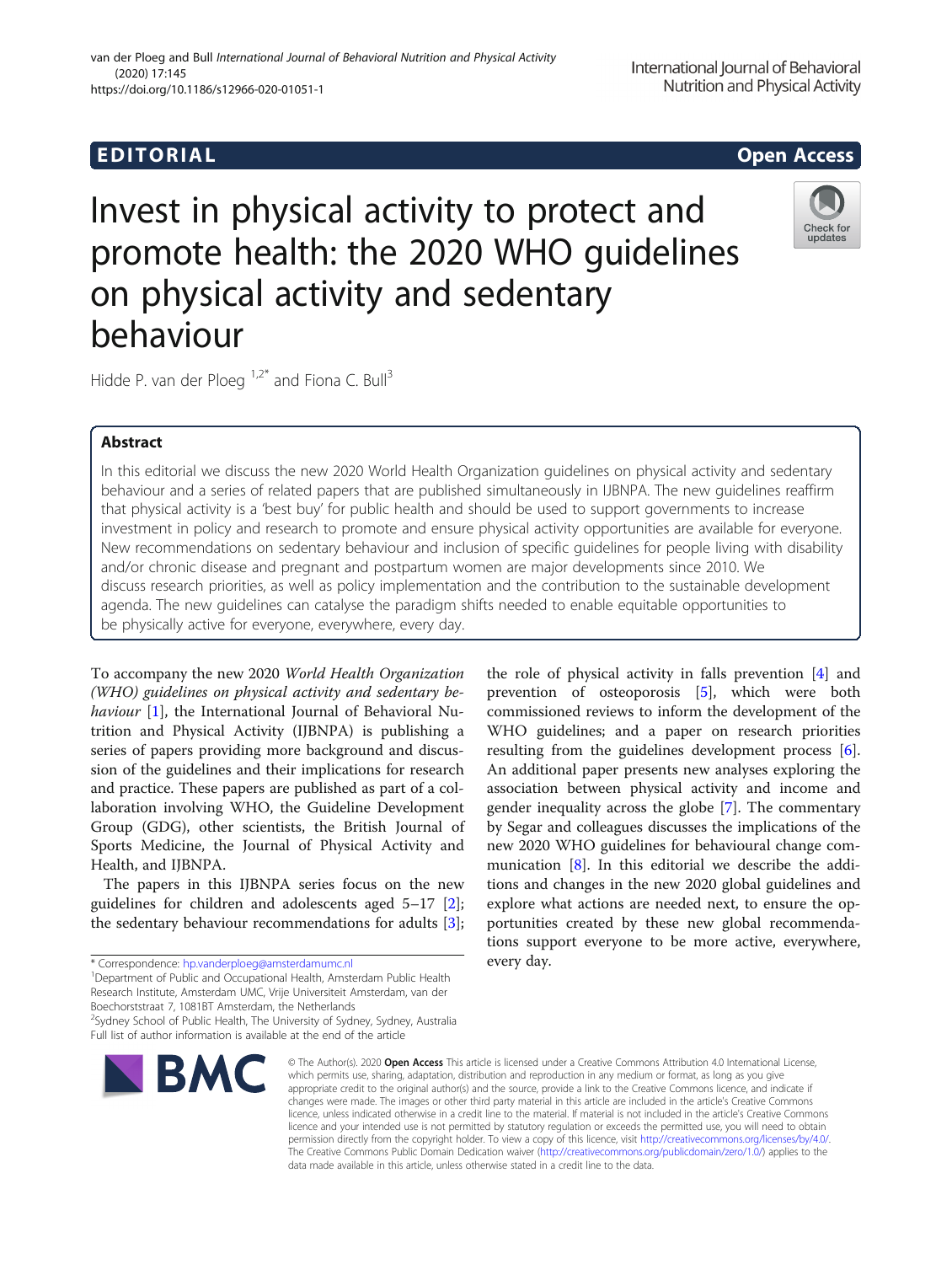### Invest in physical activity – a 'best buy' for public health

The 2020 WHO global guidelines reaffirm that investment in physical activity continues to be a "best buy for public health", as stated by Professor Jeremy Morris more than 25 years ago [\[9](#page-3-0)]. They reaffirm the importance of physical activity and provide an ever-growing list of health benefits that can lead to a reduction in burden of non-communicable disease (NCD) and improve daily functioning, mental health and wellbeing. A recent conservative estimate showed that 3.9 million death are already prevented annually because of a physically active lifestyle [\[10](#page-3-0)]. However, earlier estimates suggest the potential is even greater, and that an additional 5.3 million global deaths could be averted annually by supporting people to be more active [[11\]](#page-3-0). Worldwide demographic changes, including ageing workforces and populations, as well as the COVID-19 pandemic, have made it clear there is a dire need for all countries to strengthen efforts in the prevention and management of chronic disease and invest in population-based prevention through public health systems and services.

Globally, the COVID-19 crisis and the resulting restrictions have exacerbated obesogenic environments for many people, where access to healthy foods and physical activity have become more difficult [[12\]](#page-3-0). Although the exact impact is not known, COVID-19 has likely worsened the physical activity levels and caused a dramatic rise in sedentary behaviours in most countries. This combined syndemic of COVID-19 and NCDs [\[12\]](#page-3-0) increases the urgency for governments at all levels and relevant stakeholders to invest in protecting and promoting policy action and research on physical activity.

#### Too much sedentary behaviour is unhealthy

The new recommendation to reduce sedentary behaviour highlights the need to consider the full physical activity spectrum [\[3](#page-2-0)]. For individuals who are sedentary most of the time and do no to very little activity, it is particularly important to start to do some physical activity and limit sedentary time. Next to moderate and vigorous intensity physical activity, light intensity activity can play an important role in displacing high levels of sedentary behaviour and might be more feasible for some. This is especially relevant for people for whom the recommended 150–300 min/wk. of moderate to vigorous intensity physical activity might be challenging, such as people with impaired physical functioning. The guidelines emphasise that all types and intensities of activity count, bringing greater attention to the benefits and opportunity for everyone to be active in their own way, even if only of light intensity. This brings us to the other major development since the 2010 guidelines, namely the focus on inclusivity and new recommendations for specific subpopulations.

#### Physical activity is good for everyone

The 2020 global guidelines aim to promote inclusivity through careful and purposeful language choice. For example, the recommendations do not refer to sedentary behaviour generically as "sitting". Firstly, because there are some people living with a disability who can only sit or lie down, and secondly because it is possible to be active in a 'sitting' position. The guidelines' inclusivity agenda is most obviously seen in the development of the first global recommendations for specific key population groups, namely people living with disability, people living with chronic disease and for pregnant and postpartum women. Although the guidelines expose the clear need for more research in these populations, available evidence was considered and, when needed extrapolated from the general population, to inform these population specific recommendations. The launch of these specific guidelines emphasize that being physically active is important and beneficial for everyone, and in line with the UN's Convention of the Rights of Persons with Disabilities opportunities to be physically active could be considered a basic human right [\[13\]](#page-3-0). However, guidelines are just the first policy step. They must now be used to strengthen and accelerate inclusivity in all physical activity policies and actions in order to close the inequities in opportunities for people of all ages and abilities to be regularly, safely and enjoyably active, especially those living with disability and chronic disease. This is a well overdue priority focus for researchers and policy makers alike.

#### Advancing science and addressing evidence gaps

The process of developing the global guidelines identified key evidence gaps and these are summarised in the manuscript by DiPietro et al. providing clear direction on what research is needed to advance knowledge and inform future guidelines [[6\]](#page-3-0). It is remarkable how often many of these gaps have been repeatedly highlighted over the past decade [[14](#page-3-0)–[18\]](#page-3-0). We must capitalise on the launch of the new 2020 global guidelines to engage the research community and research funders in more meaningful and effective collaboration to prioritise and invest in what evidence is most needed, not what studies are most amenable. Bold investment is needed to scale up research on physical activity and sedentary behaviours and in particular to strengthen research capacity in low resource contexts and low- and middle-income countries. This will not be easy, and notable challenges include the need to invest in studies with longer time frames than the typical one to three year cycles of many funding agencies as well as accelerating the use of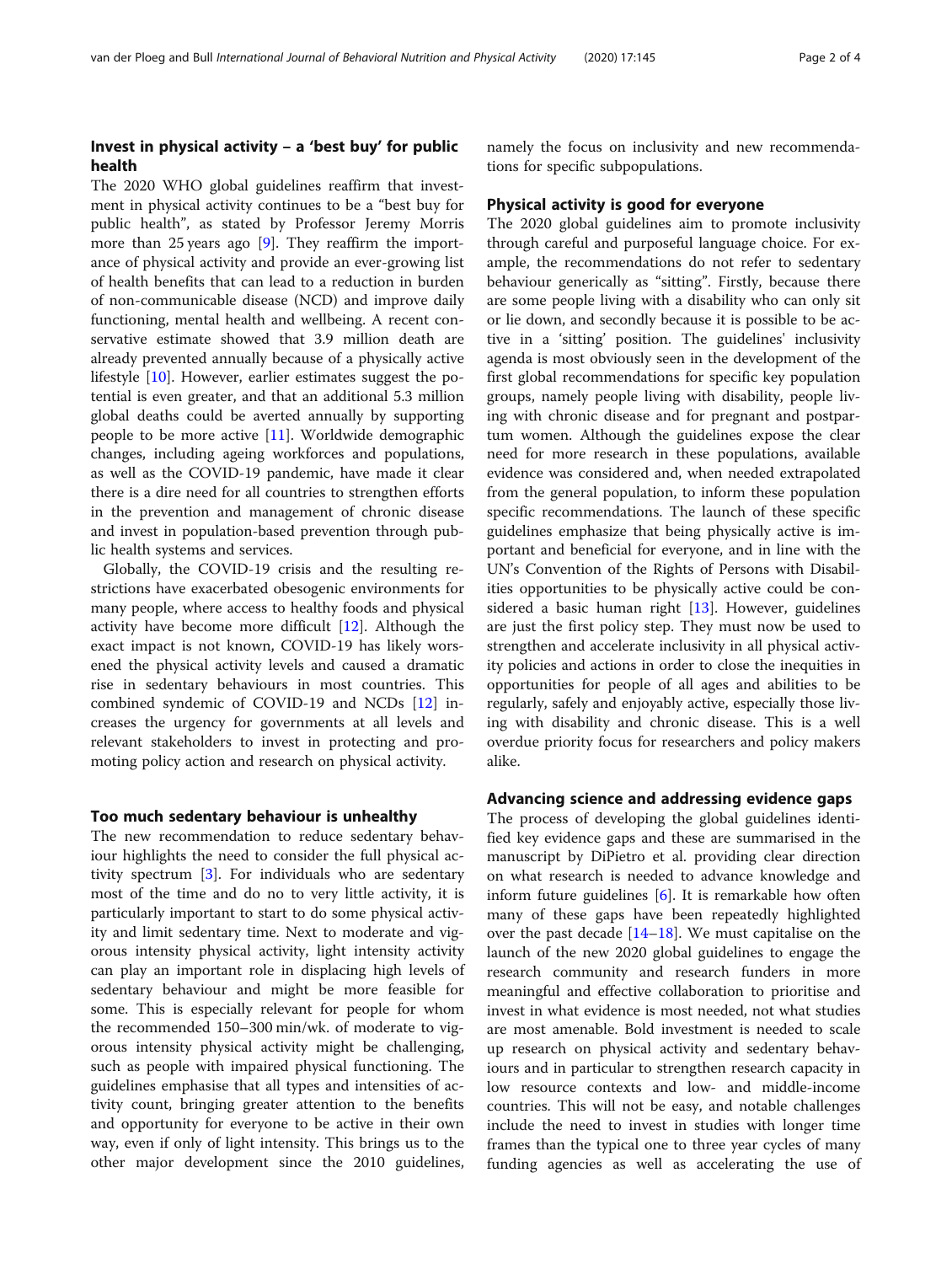<span id="page-2-0"></span>wearable devices to strengthen measures of exposure. Increasing research on physical activity in specific populations, such as those living with disability and chronic disease, is needed and will require developing and nurturing multidisciplinary collaborations across clinical, preventive, and social care systems and services. Other areas highlighted by DiPietro and colleagues include the need for more high-quality research on the health benefits across the life course on the dose-response relationships between physical activity and sedentary behaviour, on light intensity physical activity, and on different types and domains of physical activity and sedentary behaviour.

#### Creating a more active world

The 2020 global guidelines reaffirm the substantial health benefits afforded to all people from being more physically active and reducing sedentary behaviours. They reinforce the call outlined in the recent WHO Global Action Plan for Physical Activity (GAPPA) 2018– 2030 [[19\]](#page-3-0), for a paradigm shift in how society views, plans for and supports physical activity. This shift can be achieved through coherent and sustained crossgovernment actions towards a 'whole of system' approach which aims to support everyone to be more active in ways they enjoy and in the places they live, work and play. Although the importance of physical activity in public health has gained increased recognition in global health policy in recent years, for example with global targets set for 2025 and 2030, there is still a long way to go. Only 78 out of 194 countries have national physical activity guidelines [\[20\]](#page-3-0). There is great need for all of us to fully engage in dissemination and support for country adoption and implementation.

Developing guidelines are an important stepping stone in the pathway of translating science into policy and as such are timely. Yet, real change will only come about when policy is translated into actual practice. GAPPA outlined the way forward providing all countries with a set of 20 recommended policy actions for governments and other stakeholders to adapt and tailor to local context [\[19](#page-3-0)]. Collectively these recommendations offer political and meaningful "win-wins" as implementation will contribute to achieving not only UN Sustainable Development Goal target 3.4, to reduce premature mortality from NCDs by one third through prevention and treatment and promote mental health and well-being by 2030, but will also contribute to achieving other goals such as healthy cities and communities, quality education, gender equality and mitigate climate change [[21\]](#page-3-0). It is therefore opportune for everyone to use the policy window of the new 2020 WHO guidelines on physical activity and sedentary behaviour to escalate the case for investing in physical activity, in its own right, and as a multiplier of benefits towards better health and sustainable development as outlined in GAPPA [[19](#page-3-0)].

Global advocacy for investment in physical activity will be the focus of the forthcoming WHO Global Status Report on Physical Activity in 2021 alongside continued development and dissemination of ACTIVE, a global set of practical toolkits for policy implementation across multiple settings, with a prioritised focus on low- and middle-income countries. As the COVID-19 pandemic has changed the world and challenged the status quo of so many aspects of how we live and work, let us all use the latest science and new 2020 global guidelines to ensure supporting people to be physically active is embedded in national and local recovery and development plans. There has never been a more important time for our collective voices and action.

#### Acknowledgements

The authors did not receive any funding for the production of this editorial.

#### Authors' contributions

This editorial was drafted by HvdP and FB. Both authors approved the final submission.

#### Competing interests

Hidde van der Ploeg is Editor-in-Chief of the International Journal of Behavioral Nutrition and Physical Activity and was a member of the Guideline Development Group (GDG) of the 2020 WHO guidelines on physical activity and sedentary behaviour.

Fiona Bull is Head of Unit of Physical Activity within the Department of Health Promotion at the World Health Organization Headquarters and led the development of the 2020 WHO guidelines on physical activity and sedentary behaviour.

#### Author details

<sup>1</sup>Department of Public and Occupational Health, Amsterdam Public Health Research Institute, Amsterdam UMC, Vrije Universiteit Amsterdam, van der Boechorststraat 7, 1081BT Amsterdam, the Netherlands. <sup>2</sup>Sydney School of Public Health, The University of Sydney, Sydney, Australia. <sup>3</sup>Physical Activity Unit, Department of Health Promotion, World Health Organization, Geneva, **Switzerland** 

#### Published online: 26 November 2020

#### References

- 1. World Health Organization. Guidelines on physical activity and sedentary behaviour. Geneva: World Health Organization; 2020.
- 2. Chaput JP, Willumsen J, Bull F, Chou R, Ekelund U, Firth J, Jago R, Ortega FB, Katzmarzyk PT. 2020 WHO guidelines on physical activity and sedentary behaviour for children and adolescents aged 5-17 years: summary of the evidence. Int J Behav Nutr Phys Act. 2020. [https://doi.org/10.1186/s12966-](https://doi.org/10.1186/s12966-020-01037-z) [020-01037-z.](https://doi.org/10.1186/s12966-020-01037-z)
- 3. Dempsey PC, Biddle SJH, Buman MP, Chastin S, Ekelund U, Friedenreich CM, Katzmarzyk PT, Leitzmann MF, Stamatakis E, van der Ploeg HP, Willumsen J, Bull F. New global guidelines on sedentary behaviour and health for adults: broadening the Behavioural targets. Int J Behav Nutr Phys Act. 2020. [https://](https://doi.org/10.1186/s12966-020-01044-0) [doi.org/10.1186/s12966-020-01044-0.](https://doi.org/10.1186/s12966-020-01044-0)
- 4. Sherrington C, Fairhall N, Kwok W, Wallbank G, Tiedemann A, Michaleff ZA, Ng CACM, Bauman A. Evidence on physical activity and falls prevention for people aged 65+ years: systematic review to inform the WHO guidelines on physical activity and sedentary behaviour. Int J Behav Nutr Phys Act. 2020. [https://doi.org/10.1186/s12966-020-01041-3.](https://doi.org/10.1186/s12966-020-01041-3)
- 5. Pinheiro MB, Oliveira J, Bauman A, Fairhall N, Kwok W, Sherrington C. Evidence on physical activity and osteoporosis prevention for people aged 65+ years: a systematic review to inform the WHO guidelines on physical